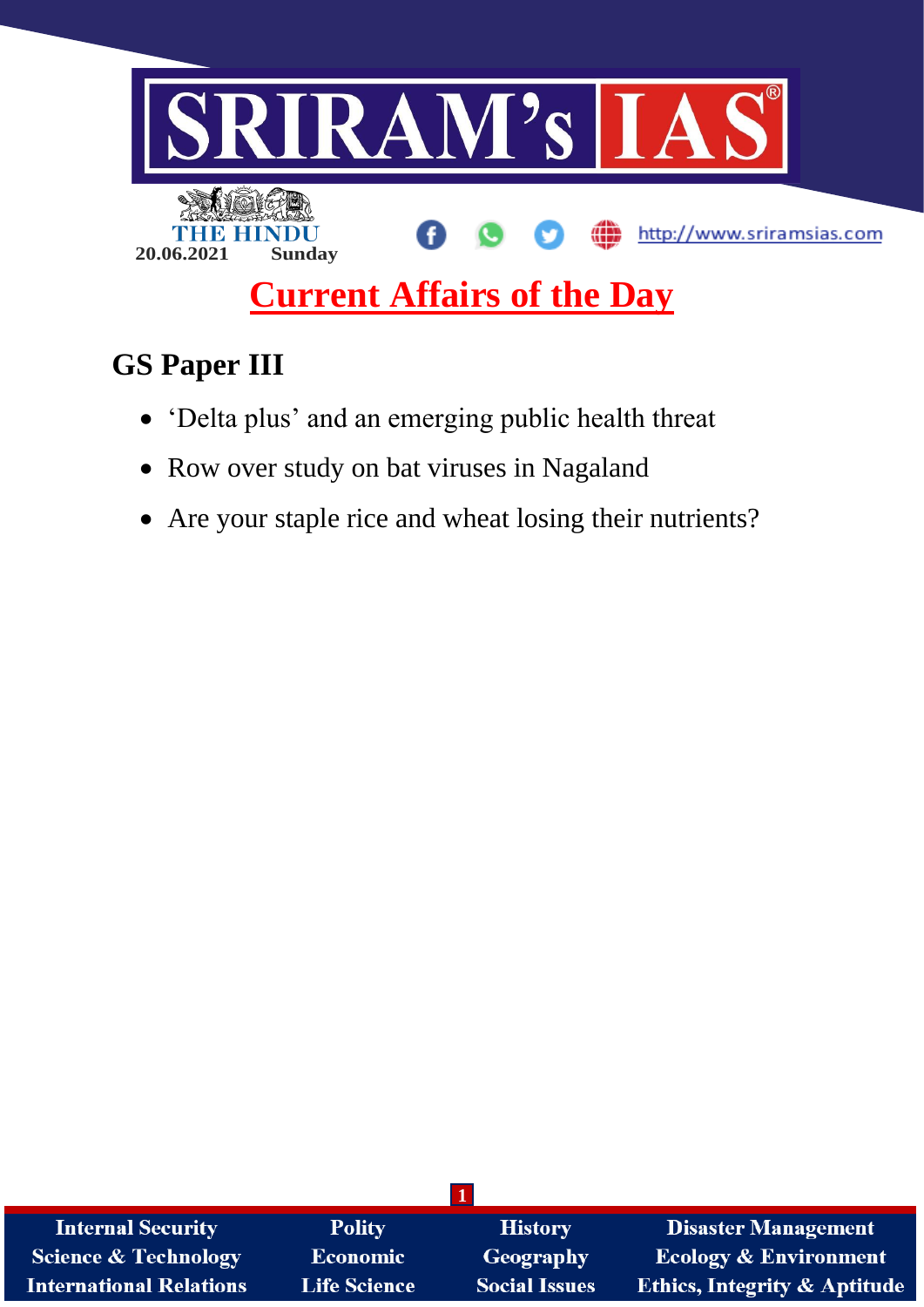

**The story so far:** Scientists around the world and in India are concerned about 'Delta plus', an emerging form of the Delta variant of the novel coronavirus, which allows it to "escape" antibodies in recently approved treatment regimes.

What is the Delta plus variant?

- 1. Formally known as AY.1 or B.1.617.2.1, it's a variant of Delta (B.1.617.2), which was first identified in India. It has an additional mutation called K417N, which has previously been identified in the Beta variant (first found in South Africa) and the Gamma variant (first detected in Brazil).
- 2. These variants are characterised as being highly infectious and may reduce the potency of vaccines.

Why is it an area of concern?

- 1. The Delta variant is now regarded as the most prevalent one in India, comprising nearly 31% of the 21,000 community samples processed until late May.
- 2. This variant has significant differences compared to the strain that has been used by pharma companies to design vaccines, and tests are needed to check if the existing vaccines continue to be effective against the variants dominant now.
- 3. Tests in the U.K., South Africa, and Brazil have shown that vaccines, while effective, appear to produce fewer antibodies when confronted with variants such as Delta.
- 4. The concern is that because the Delta variant has a cavalcade of mutations that have allowed it to dominate in several countries, including India, another form may pose new challenges to the management of the pandemic in India.

## **Row over study on bat viruses in Nagaland**

**The story so far:** A government inquiry report on a 2019 study conducted by Indian institutions on bat viruses in Nagaland referred to the need to ensure that studies follow all regulations in order to pandemic-proof the future.

| <b>Internal Security</b>        | <b>Polity</b>       | <b>History</b>       | <b>Disaster Management</b>              |
|---------------------------------|---------------------|----------------------|-----------------------------------------|
| <b>Science &amp; Technology</b> | <b>Economic</b>     | Geography            | <b>Ecology &amp; Environment</b>        |
| <b>International Relations</b>  | <b>Life Science</b> | <b>Social Issues</b> | <b>Ethics, Integrity &amp; Aptitude</b> |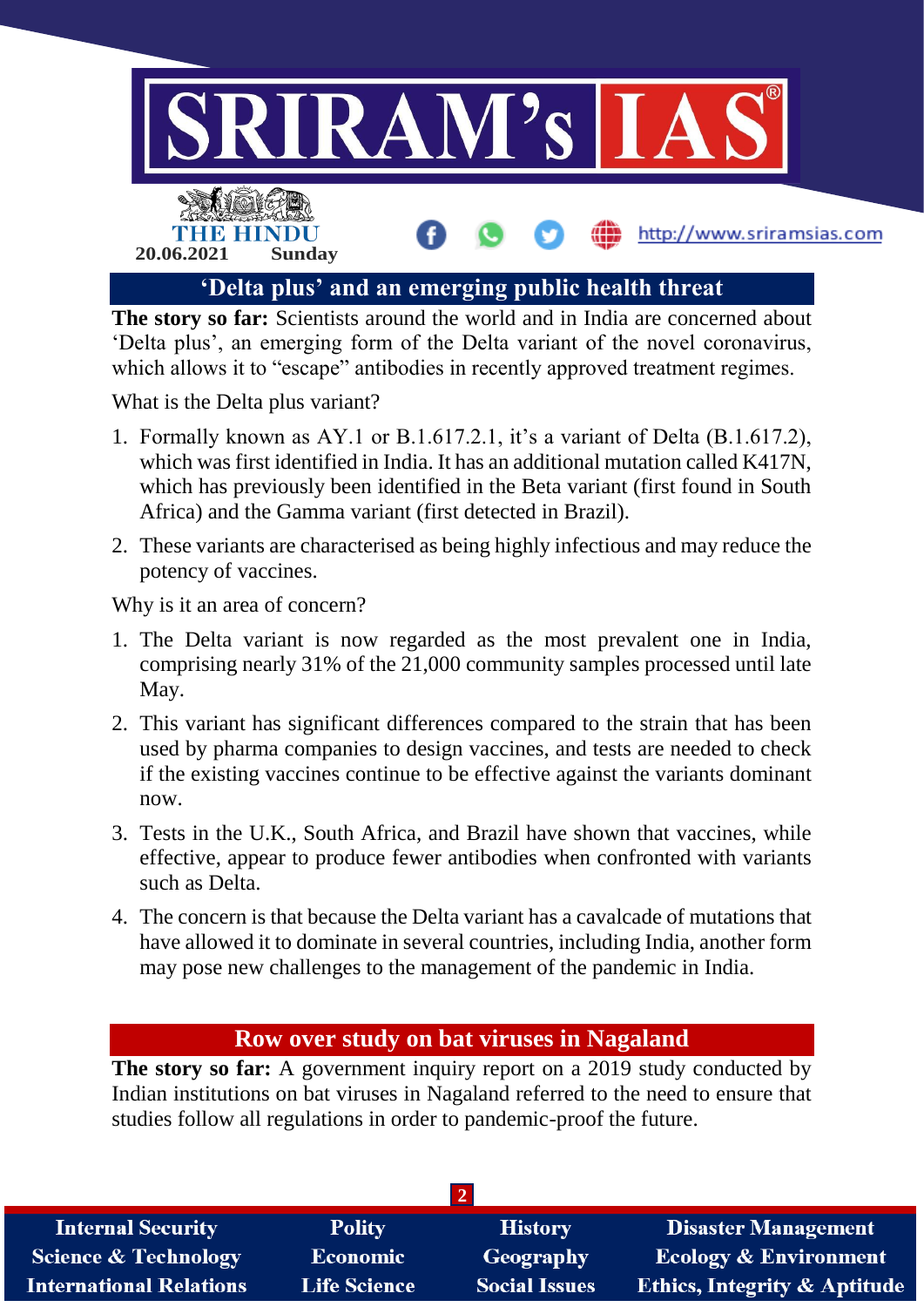

### **Why is it in the news?**

- 1. In December 2019, the Union Ministry of Health began an inquiry into the study as it felt that appropriate permissions had not been taken by the National Centre for Biological Sciences (NCBS) and the Tata Institute of Fundamental Research (TIFR) from the Indian Council for Medical Research (ICMR) before accepting foreign funding and collaborations for the study.
- 2. The government investigation and subsequent queries spoke of "concerning lapses" in the study protocols and also questioned whether the bat samples (nucleic acid extracts) should be stored at the NCBS, Bengaluru or at the National Institute of Virology lab in Pune run by the ICMR, which has a higher Biosafety Level-4 standard rating.

What did the NCBS claim?

The NCBS denied all the charges. The NCBS also denied that the contribution of Shi Zhengli, known as China's 'Bat Woman' for her studies on virus transmissions, was anything more than the supply of "chemical reagents". However, the study lists Dr Shi as having "reviewed writing and editing" of the paper.

## **Is there a Wuhan connection to the Indian study?**

No, say both officials and scientists. The Indian study looked at filoviruses (such as Ebola and Marburg), while the Wuhan studies, which originally collaborated with the U.S. University of North Carolina (UNC) and were funded by the National Institutes of Health (NIH), looked at coronaviruses SARS and MERS.

However, as demands grow for more transparency in collaborations with the Wuhan Institute, which was inspected as part of the World Health Organization's study into the origins of the pandemic, there is a renewed focus on the NCBS-TIFR study.

#### **What next?**

1. Significantly, the Centre has not pursued its questioning on the U.S. funding and the Wuhan collaboration in the case of the Nagaland study with NCBS-TIFR without ICMR approval and has confined its inquiry to the storage of samples.

| <b>Internal Security</b>        | <b>Polity</b>       | <b>History</b>       | Disaster Management                     |
|---------------------------------|---------------------|----------------------|-----------------------------------------|
| <b>Science &amp; Technology</b> | <b>Economic</b>     | Geography            | <b>Ecology &amp; Environment</b>        |
| <b>International Relations</b>  | <b>Life Science</b> | <b>Social Issues</b> | <b>Ethics, Integrity &amp; Aptitude</b> |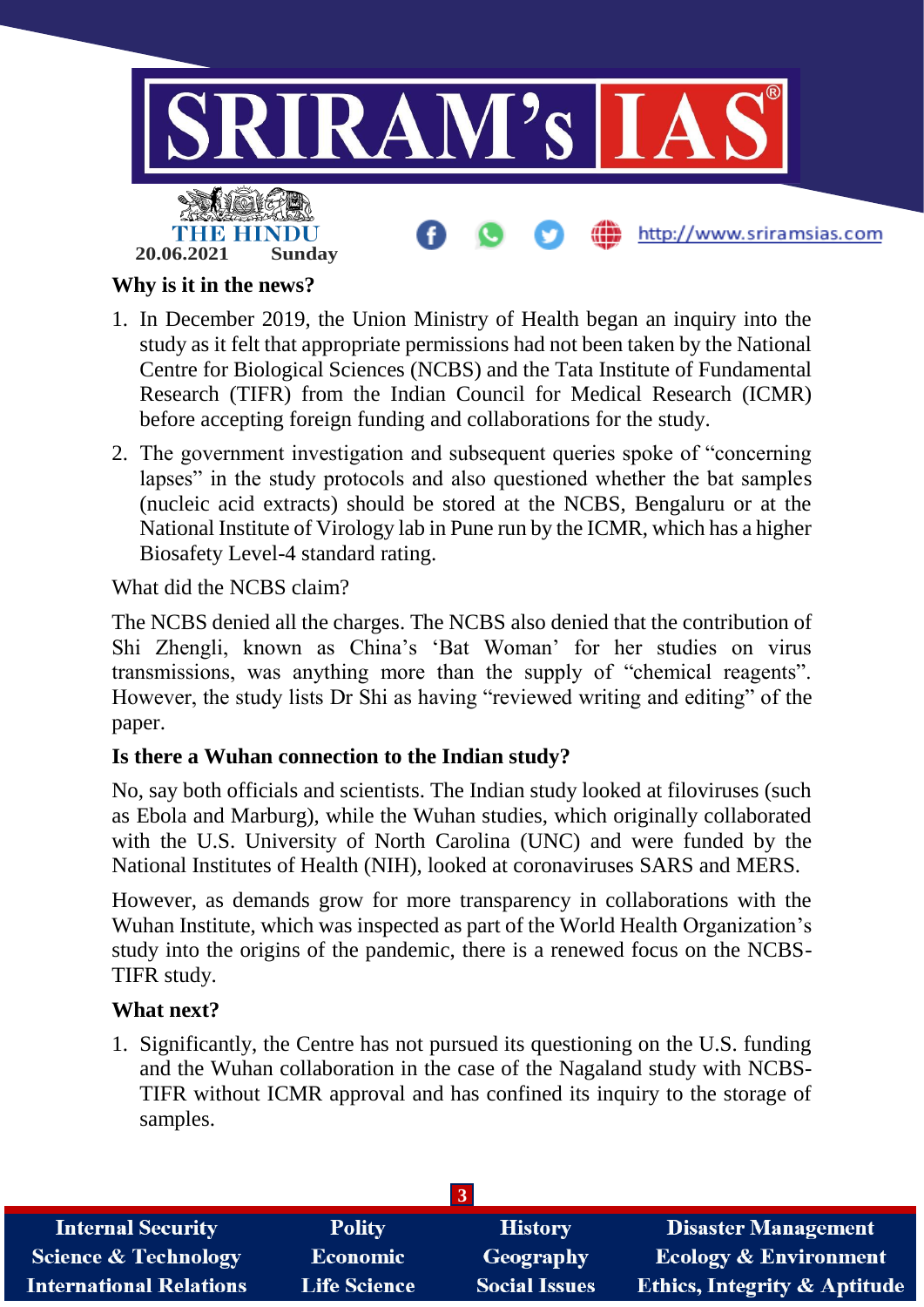

- 2. However, the ongoing pandemic with new variations is expected to trigger more public scrutiny into future research. Some scientists have voiced concerns about a "chilling effect" in the name of bio-security, on much needed scientific freedoms for research, which involves the collection of possibly infectious samples and studies on mutations.
- 3. As long as the issue of the origin of the virus that was first detected in Wuhan remains unresolved, questions will linger.

## **Are your staple rice and wheat losing their nutrients?**

- 1. Rice, domesticated by humans over 10,000 years ago has now become the staple food for more than three billion people. But today's rice does not have the same density of essential nutrients as those cultivated 50 years ago, notes a new study.
- 2. Researchers from various institutes under the Indian Council of Agricultural Research (ICAR) found depleting trends in grain density of zinc and iron in rice and wheat cultivated in India.

#### **Falling nutrients**

- 1. The team noted that zinc and iron concentrations in grains of rice cultivars released in the 1960s were 27.1 mg/kg and 59.8 mg/kg. This depleted to 20.6 mg/kg and 43.1 mg/kg, respectively in the 2000s.
- 2. In wheat, the concentrations of zinc and iron --- 33.3 mg/kg and 57.6 mg/kg in cultivars of the 1960s, dropped to 23.5 mg/kg and 46.4 mg/kg, respectively in cultivars released during the 2010s.
- 3. There could be several possible reasons for such depletion: one is a 'dilution effect' that is caused by decreased nutrient concentration in response to higher grain yield. This means the rate of yield increase is not compensated by the rate of nutrient take-up by the plants. Also, the soils supporting plants could be low in plant-available nutrients.
- 4. Zinc and iron deficiency affects billions of people globally and the countries with this deficiency have diets composed mainly of rice, wheat, corn, and barley.

| <b>Internal Security</b>        | <b>Polity</b>       | <b>History</b>       | <b>Disaster Management</b>              |
|---------------------------------|---------------------|----------------------|-----------------------------------------|
| <b>Science &amp; Technology</b> | <b>Economic</b>     | Geography            | <b>Ecology &amp; Environment</b>        |
| <b>International Relations</b>  | <b>Life Science</b> | <b>Social Issues</b> | <b>Ethics, Integrity &amp; Aptitude</b> |